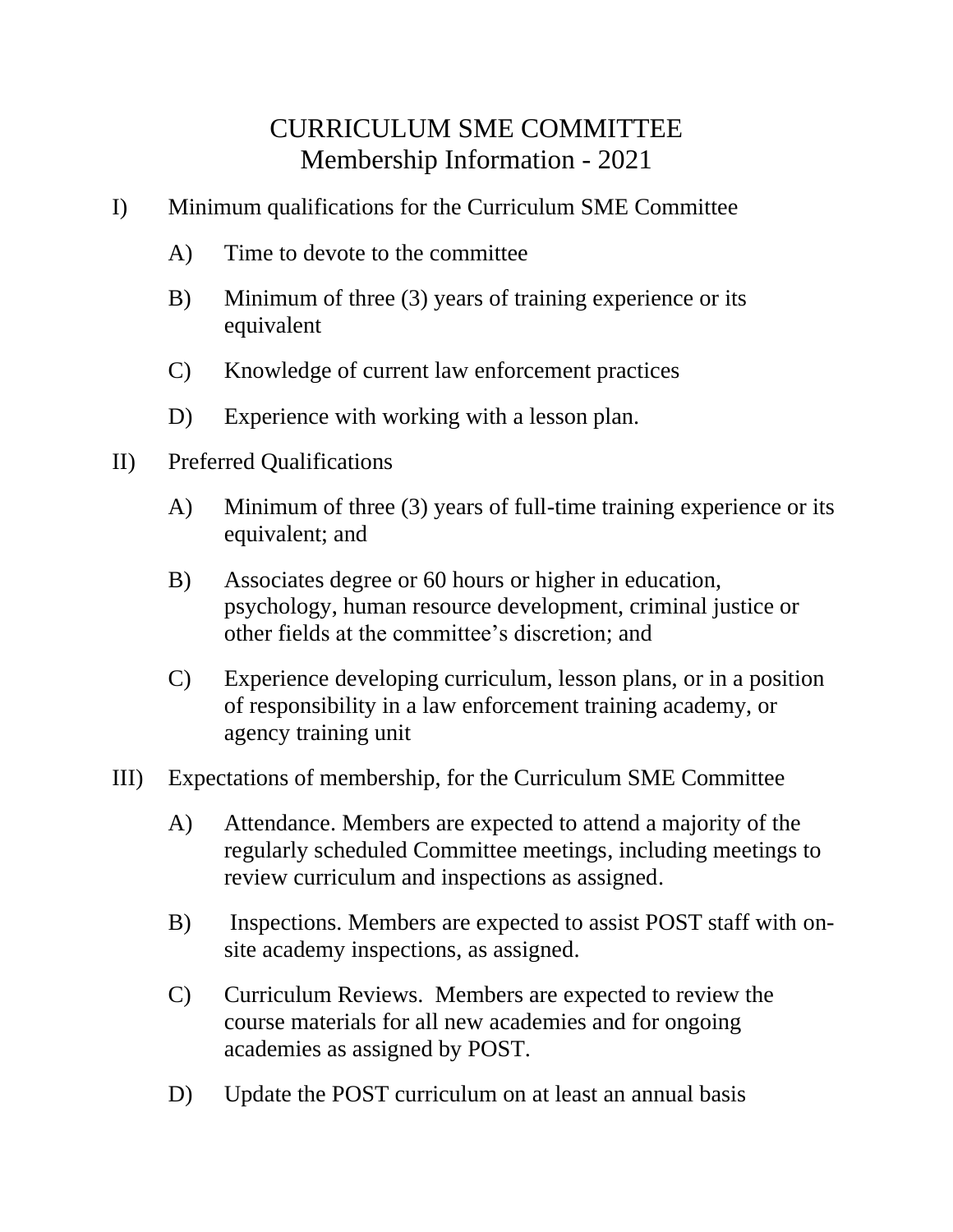- IV) Documents to submit to POST, for the Curriculum SME Committee
	- A) Application

Completed SME Application for Membership

B) Resume

Current resume that includes your professional goals, employment, education, relevant training and professional affiliations.

C) Letter of interest

Letter of interest that describes why you want to become a member of the Curriculum SME Committee, how your training and experience will benefit POST and the greater law enforcement community, what experience you have with developing instruction, and what experience you have with academies. Please address this letter to the Chair of the Curriculum SME Committee.

- D) References and background
	- 1) Letter of support from your Chief Executive Officer (e.g., Chief or Sheriff) or his or her designee stating that the agency you represent supports your selection to the Curriculum SME Committee and that you will be afforded the time to actively participate in monthly Committee meetings and additional activities/assignments, as needed. Please request that your CEO address this letter to the POST Director. POST prefers that you include the letter with your application materials. However, your CEO may mail this letter directly to the POST Director if he or she prefers.
	- 2) If currently a certified peace officer in good standing in Colorado, you must continue to be qualified to serve as a peace officer.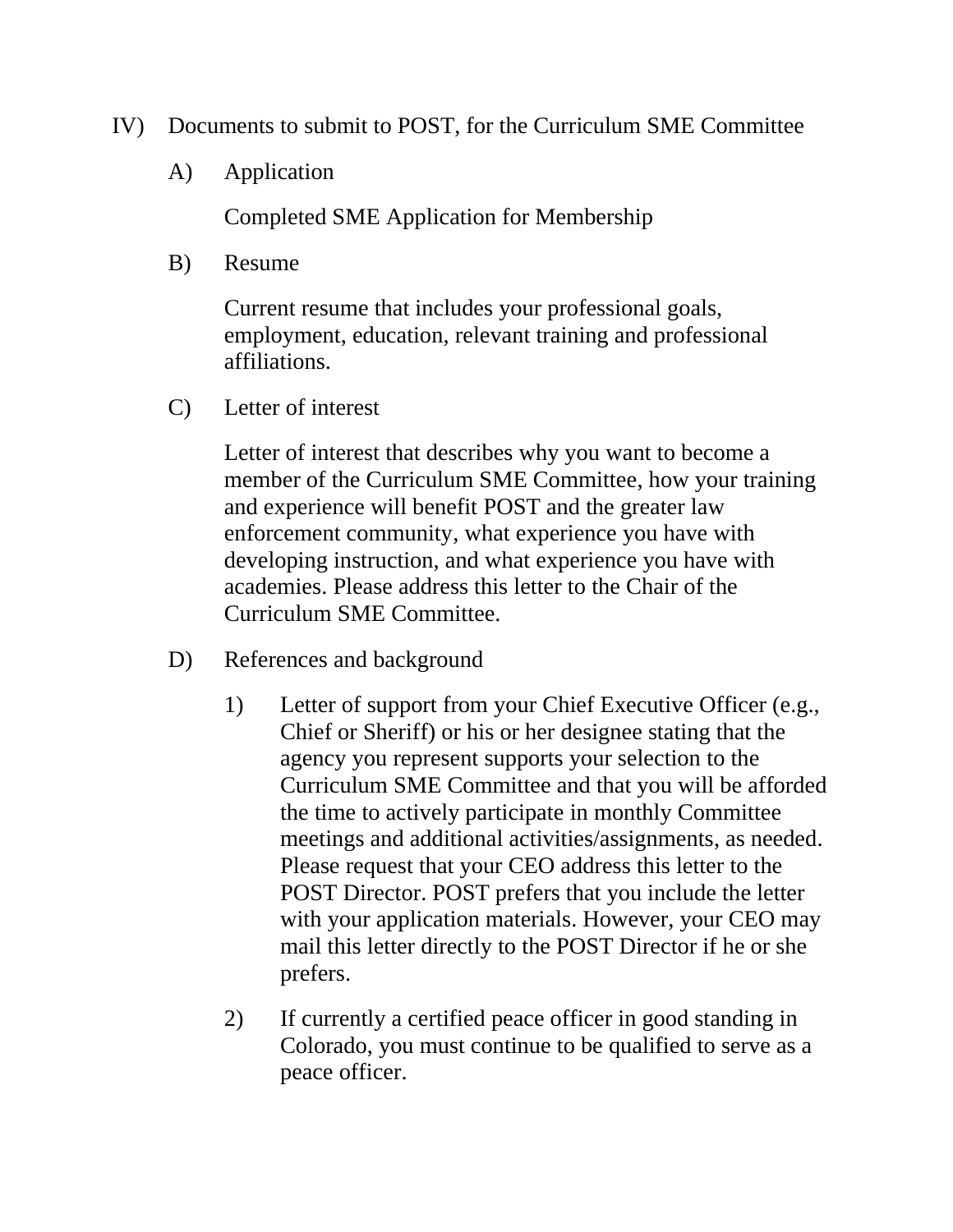- 3) If not a certified peace officer, you must be able to pass a background check and provide references from law enforcement or other entities with knowledge of your relevant experience.
- V) Application process for the Curriculum SME Committee
	- A) Submit the completed application and requested documents to POST at the address listed on the SME Application for Membership.
	- B) Applications are accepted continuously but are reviewed only during regularly scheduled SME meetings. For an application to be reviewed at a regularly scheduled meeting, the completed application and all requested documents must be received at POST by 4:00 p.m. at least seven (7) calendar days prior to the date of the meeting.
	- C) If there are no vacancies on the committee, applications will be held on file until a position opens.
	- D) Regularly scheduled meeting dates for the SME committees are listed on the POST website, or you may contact POST to inquire about upcoming meeting dates.
	- E) After your application has been reviewed by the Curriculum SME Committee, you will be notified of the status of your application within approximately two (2) weeks from the date that your completed application was reviewed. Also, you may be invited to appear in person for an interview with the Committee before a final decision is made regarding your application.
	- F) The application packet with the committee approval form will be submitted to the Attorney General for final approval.
- VI) Important notes